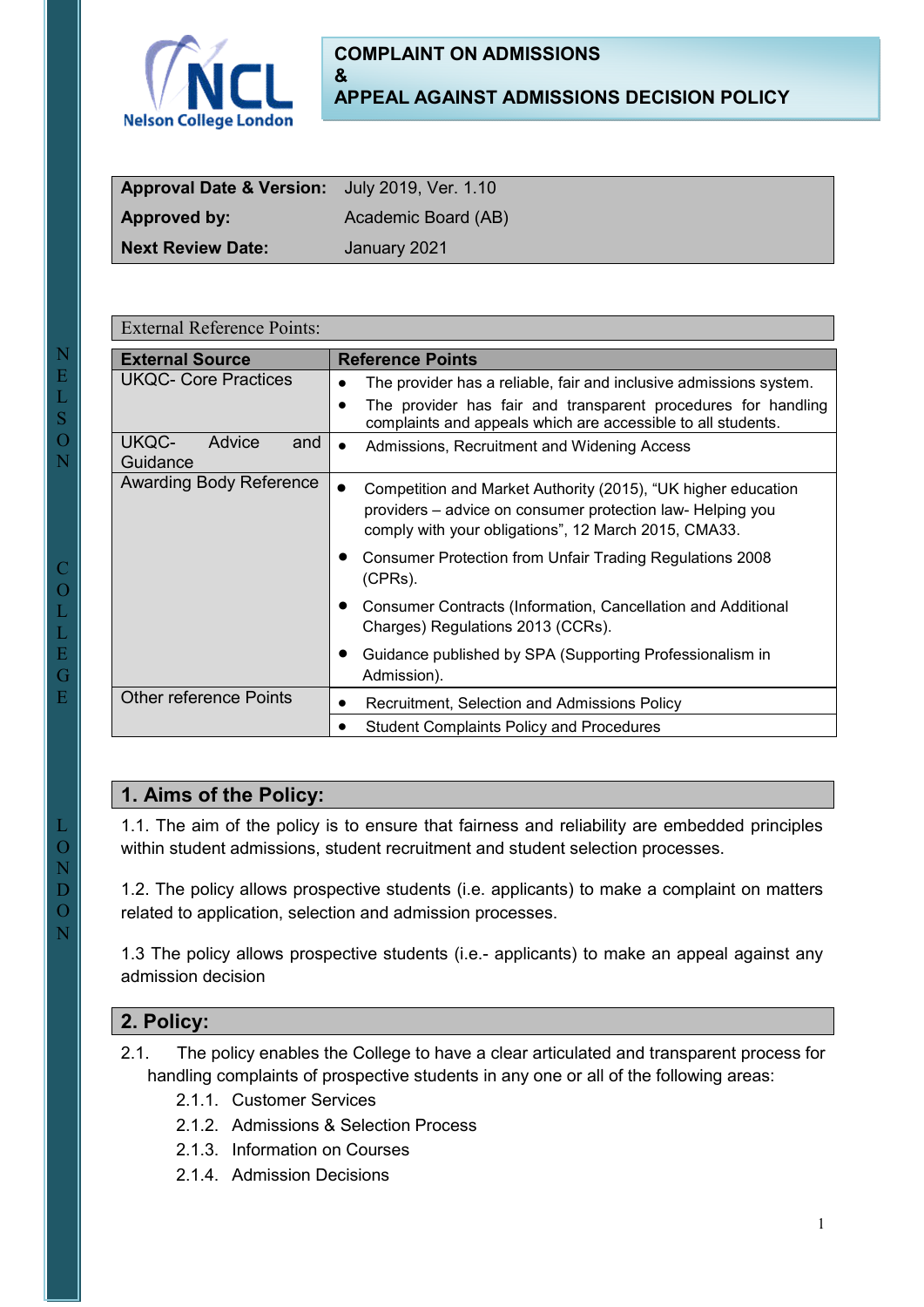

### **COMPLAINT ON ADMISSIONS**

**APPEAL AGAINST ADMISSIONS DECISION POLICY** 

### **3. Feedback regarding '***Admissions Decision'***:**

**&** 

3.1. Any applicant who wishes to obtain feedback regarding the decision made in respect of his or her application for admission should contact the Head of Programme Delivery (LMU programmes) / Head of Academic Services (HND Programmes).

#### **4. The Admission Appeals Procedure:**

- 4.1.If a prospective student wishes to lodge an appeal with regard to the 'admissions decisions', then such an appeal should first be raised informally and immediately with the responsible person concerned.
- 4.2.If the prospective student is not satisfied with the informal resolution, then a formal appeal about an 'admissions decision' may only be submitted on the following grounds:

4.2.1. procedural irregularity (e.g. failure to make a decision within the correct timeframe);

4.2.2. new information which may have affected the decision (with reasons why it was not made available at the time of application);

4.2.3. evidence of any action or decision which is not consistent with the College's 'Recruitment, Admissions and Selection Policy' and 'Equality and Diversity Policy'.

- 4.3.Unless any of the above grounds of a formal appeal exist, the College's decision to not to offer a place on the programme is final. It is to be noted that a student cannot make an appeal against an academic judgement may have informed the admission decision.
- 4.4.The College will accept an appeal against an admission decision only in circumstances where an applicant alleges and can provide evidence that prejudice or bias has influenced an outcome, or where it is alleged that procedural irregularities may have occurred during the admissions process. An appeal / complaint relating to academic judgment will not be considered.
- 4.5.The prospective student should normally raise the matter within 10 working days of receiving confirmation of the application decision.
- 4.6.All Appeals should be addressed to the Head of Programme Delivery (LMU Programmes) / Head of Academic Services (HND Programmes), with accompanying evidence supporting the grounds of the appeal, in order that the case may be systematically reviewed. The relevant circumstances will then be investigated in full. An appeal hearing may be arranged if necessary. This will normally take place within ten working days of receiving an appeal.
- 4.7.Should a mutually acceptable resolution not be reached through this process, the applicant can request a final review by the Principal of the College, who will normally within ten working days issue a formal written judgement to the applicant.
- 4.8. Prospective applicants are not normally eligible to seek a review of their appeal by the

L